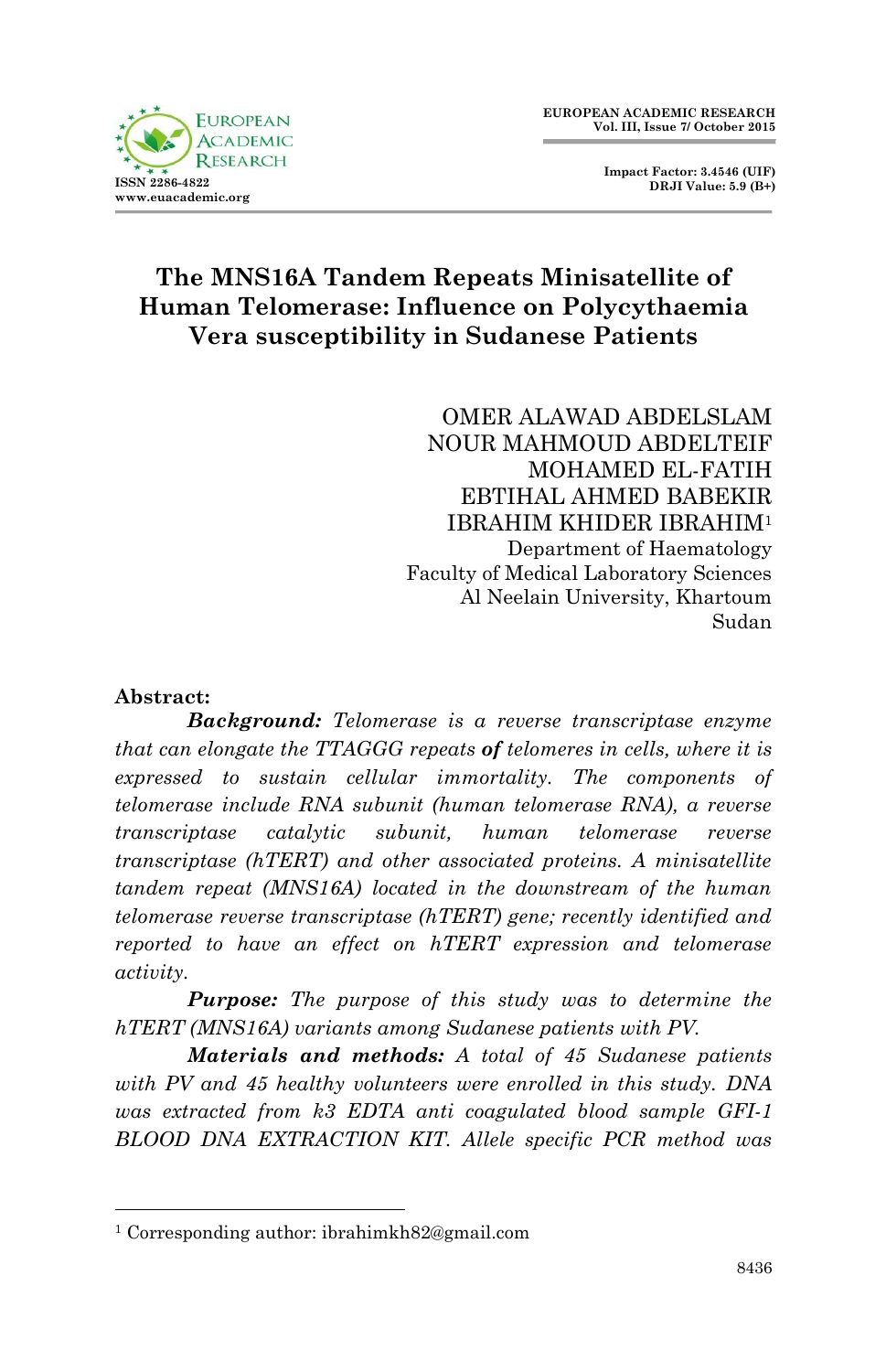*used simultaneously to amplify hTERT (MNS16A) variant in genomic DNA. Then the data were analyzed using the SPSS.*

*Results: A total of 45 Sudanese patients and 45 Healthy volunteers were enrolled in this study. Their ages ranged between 23- 80 years (mean±SD: 39±1.5). 75(89.3%) of them were males and nine (10.7%) were females. The frequency of hTERT (MNS16A) genotypes for patients were 24.4 % for both 271/271 and 302/302 genotype while it was 51.2 % for 271/302 genotype, in the other hand in the control group the 271/302 genotype was percent in all subjects with frequency of 100%.*

*Conclusion: In summary we conclude that MNS16A variant (271\302) in the hTERT was significantly associated increased susceptibility to polycythaemia Vera.*

**Key words:** MNS16A Tandem Repeats Minisatellite, Human Telomerase, Polycythaemia Vera susceptibility, Sudanese Patients

# **INTRODUCTION**

True polycythaemia refers to an absolute increase in total body red cell volume (or mass), which usually manifests itself as a raised haemoglobin (Hb) concentration and packed cell volume (PCV). A raised Hb (or PCV) can also be secondary to a reduction in plasma volume, without an increase in total red cell volume; this is known as apparent (or relative) polycythaemia. True polycythaemia is further subdivided into primary polycythaemia (polycythaemia vera), a clonal haematological disorder, and secondary Polycythaemia (beter known as erythrocytosis), which results from an increased erythropoietin drive, either in the presence or in the absence of hypoxia (1).

Telomerase is a rib nucleoprotein polymerase that maintains telomere ends by addition of the telomere repeat TTAGGG. The enzyme consists of a protein component with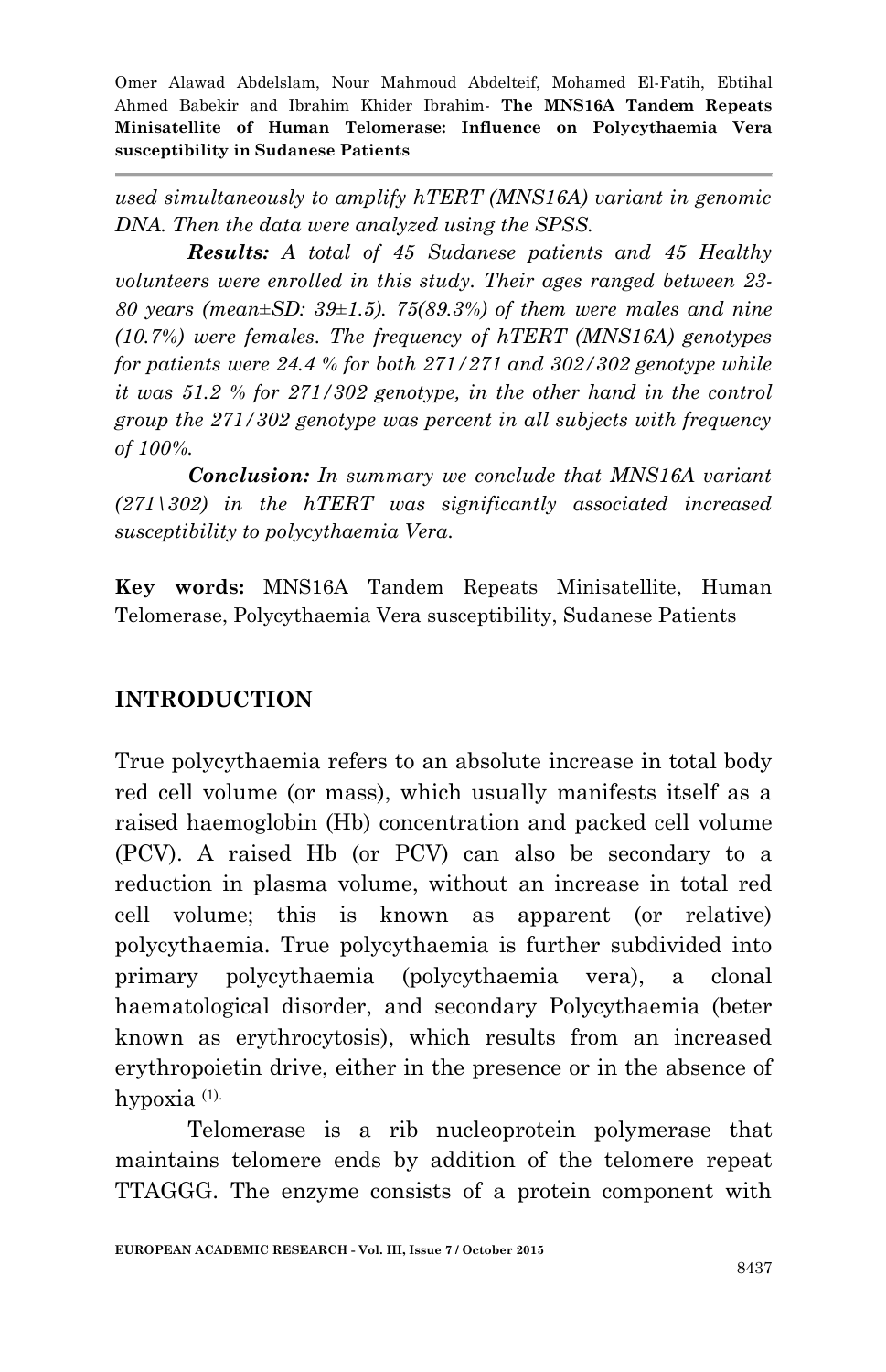reverse transcriptase activity, encoded by this gene, and an RNA component that serves as a template for the telomere repeat. Telomerase expression plays a role in cellular senescence, as it is normally repressed in postnatal somatic cells, resulting in progressive shortening of telomeres.

Telomerase activity is associated with the number of times a cell can divide playing an important role in the immortality of cell lines, such as cancer cells. The enzyme complex acts through the addition of telomeric repeats to the ends of chromosomal DNA. This generates immortal cancer cells.[2] In fact, there is a strong correlation between telomerase activity and malignant tumors or cancerous cell lines.[3] Not all types of human cancer have increased telomerase activity. 90% of cancers are characterized by increased telomerase activity. There is also evidence that telomerase activity is increased in tissues, such as germ cell lines, that are self-renewing. Normal somatic cells, on the other hand, do not have detectable telomerase activity.[4] Since the catalytic component of telomerase is its reverse transcriptase, HTERT, and the RNA component HTERC, HTERT is an important gene to investigate in terms of cancer and tumor genesis. Aminisatlite tandom repeat (MNS16A)located in the downstream of hTERT has been identified and reported to have effect on telomerase activity and hTERT expression.

# **MATERIALS AND METHODS**

#### **Patients and samples**

From 45 patients diagnosed with polycythaemia vera three milliliter (ml) of peripheral blood was collected and pour into k3 EDTA anticoagulant container. Patients' ages ranged between 5-70 years; 54% of them were females and 46% were males. 45 age and sex matched, healthy volunteers were included as a control group.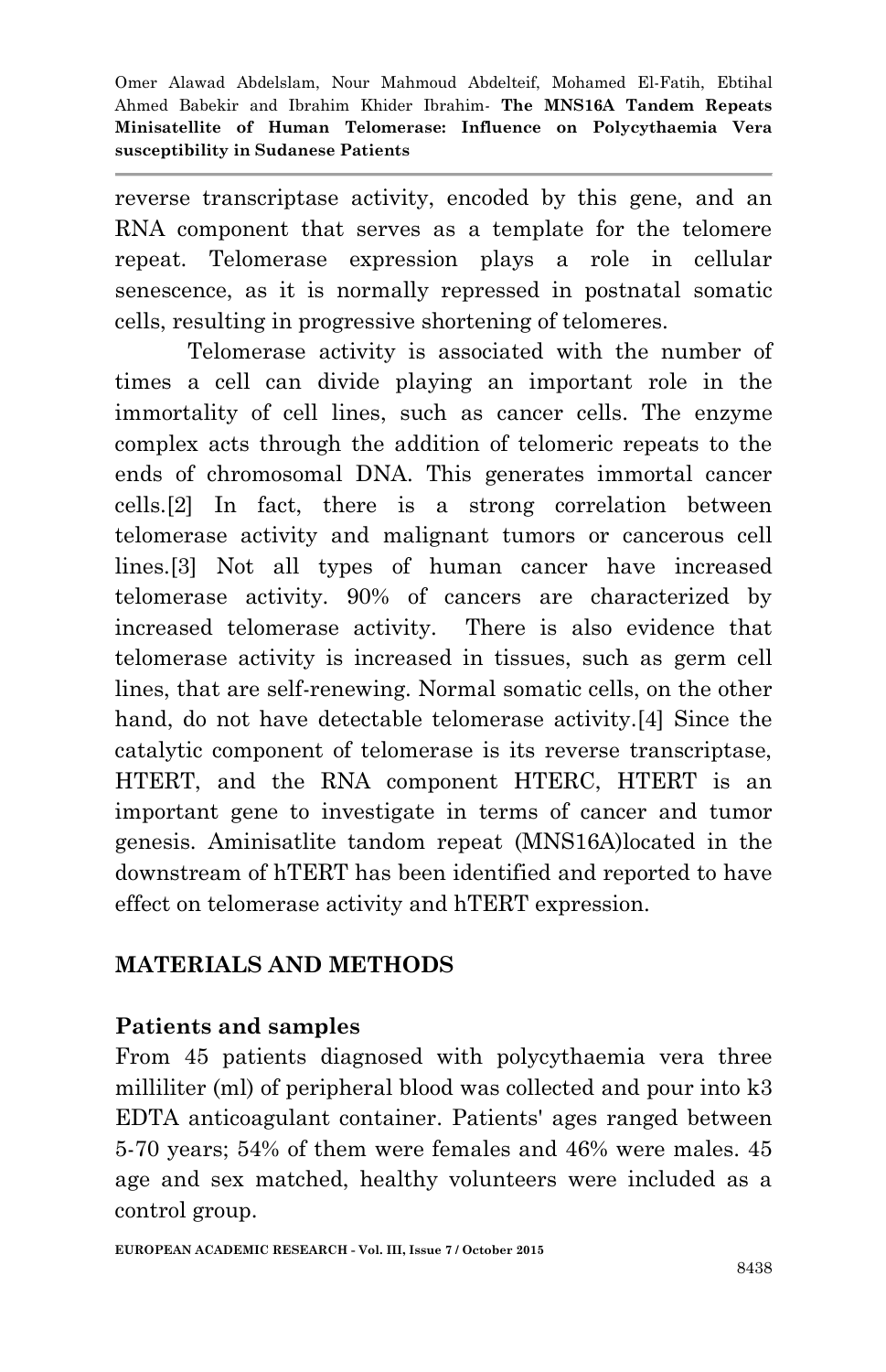#### **DNA Extraction**

For molecular analysis DNA was extracted from EDTA anticoagulated blood samples by (GFI-1 BLOOD DNA EXTRACTION KIT, Malaysia) according to the manufacturer's instructions.

#### **Molecular analysis of hTERT tandem repeat variant**

Allele specific polymerase chain reaction (AS-PCR) was used for the detection of hTERT (MN16A).Two microliter (μl) of DNA was amplified in a total volume of 20 μL PCR mixture containing 0.5μl of each of forward primer(5'AGGATTCTGATCTCTGAAGGGTG-3') and reverse primer (5'-TCTGCCTGAGGAAGGACGACGTAT-3'), 4μl Matser mix (GoTaq® Green Master Mix, Promega, USA) and 13μl sterile distilled water.

The cycling conditions included initial denaturation at 95°C for 5 minutes; 35 cycles each consist of 95°C for 30 seconds (denaturation), 60°C for 45 seconds (annealing), and 72°C for 1 minute (extension); final extension at 72°C for 10 minutes.

Four µ of the PCR product (ready to load) was separated on 2% agarose gel stained with ethedium bromide and demonstrated by gel documentation system.

# **Data collection and analysis**

Data of this study was analyzed by statistical package for social sciences (SPSS), version 21. Frequencies of HTERT (MNS16A) genotypic variants and other qualitative variables were determined; mean age of the patients with the different polymorphic variants was compared using ANOVA test, correlation between the polymorphism and qualitative variables was tested using Cross tab with Chi-square.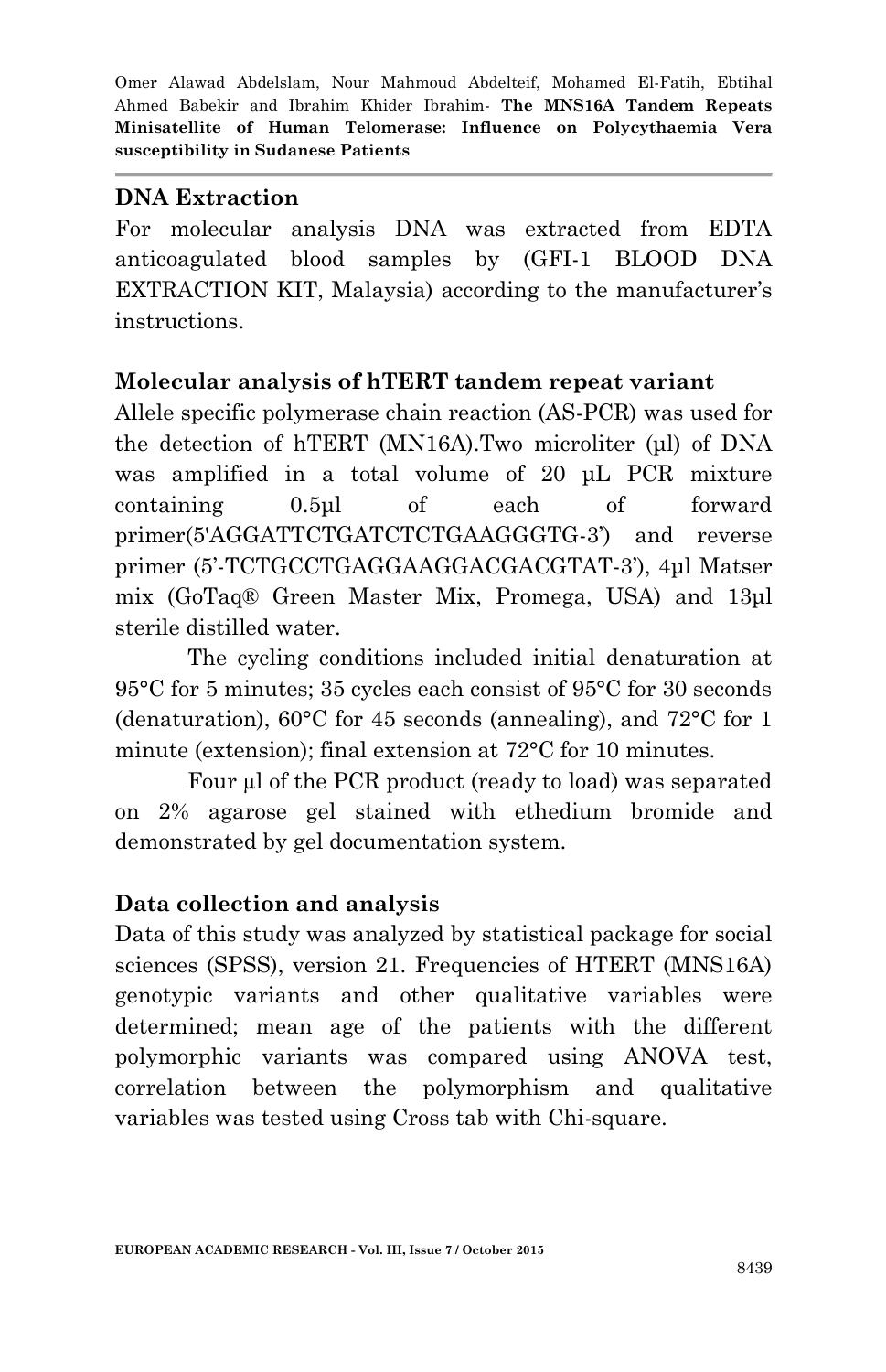#### **Ethical consideration**

This study was approved by the ethical committee of the faculty of medical laboratory sciences, Al Neelain University and informed consent was obtained from each participant before sample collection.

# **RESULTS**

A total of 45 Sudanese patients and 45 Healthy volunteers were enrolled in this study. Their ages ranged between 23-80 years (mean $\pm$ SD: 39 $\pm$ 1.5). 75(89.3%) of them were males and nine (10.7%) were females.

There were two alleles detected among patients and control subjects which are 302 bp and 271bp and accordingly there were three genotypes observed among studied patients 302/302, 302/271, and 271/271 .The frequency of hTERT (MNS16A) genotypes for patients were 24.4 % for both 271/271 and 302/302 genotype while it was 51.2 % for 271/302 genotype, in the other hand in the control group the 271/302 genotype was percent in all subjects with frequency of 100%.

The results showed that there was significant assoiation between hTERT (MNS16A) variant and patients age (P.value:0.02) and there was no statistically significant assosiation between the genotypes and gender in patients with polycythaemia vera (P.value:0.241).

# **DISCUSSION**

Activation or upregulation of telomerase is believed to play an important step in the progression of most human malignancies such AML.hTERT(MNS16A) variants is often associated with cancer and tumour formation which considered highly significant in the development and progression, diagnosis ,prognosis and the treatment.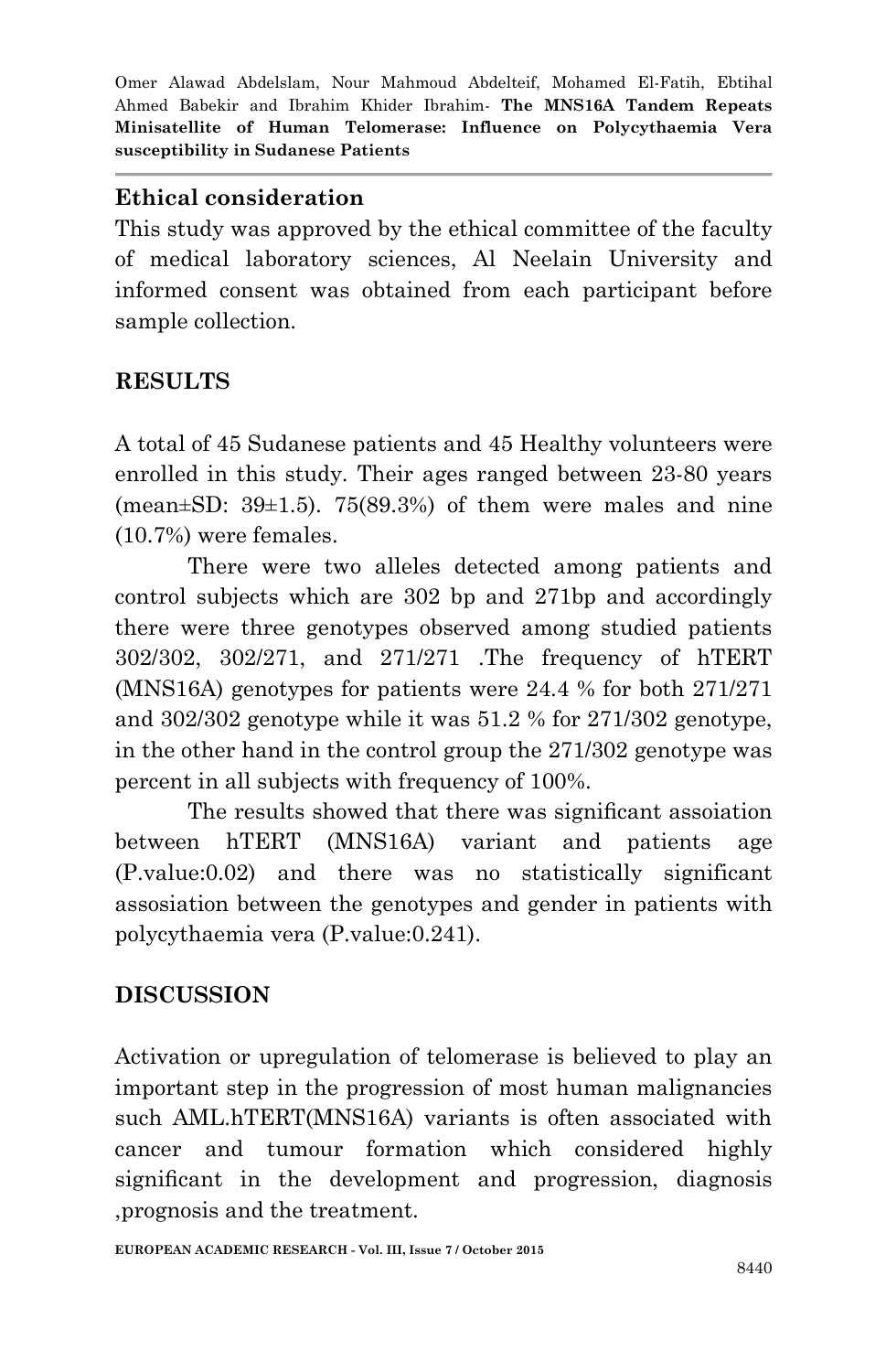The percent study showed a presence of three genotypes 302/302, 302/243, 302/271 for the hTERT (MNS16A) among studied patients which is disagree with the study done by wang *et al* which reported a presence of seven genotypes 302/302, 333/333 ,272/243 ,302/243 ,302/272 ,333/302 ,243/243(5) .

This study showed that the long allele  $271\overline{302}$  was more common in AML patients and this finding is also disagree with the finding reported by wang *et al* who found that the short alleles 271 and 243 were more common among cancer patients (5)

Also our result was inconsistent with that of Xia *et al* who reported that, the short allele had a higher relationship with the disease than the long allele $(6)$ .

# **CONCLUSION**

In summary we conclude that MNS16A variant  $(271\text{)}302)$  in the hTERT was significantly associated increased susceptibility to polycythaemia Vera.

#### **REFERENCES**

- 1. Hoffbrand AV, Catovsky D, Tuddenham E. Postgraduate Haematology(ed Fifth edition): Blackwell Publishing; 2006.
- 2. Sundin T, Hentosh P (2012). "InTERTesting association between telomerase, mTOR and phytochemicals". Expert Rev Mol Med 14: e8. [doi:](http://en.wikipedia.org/wiki/Digital_object_identifier)[10.1017/erm.2012.1.](http://dx.doi.org/10.1017%2Ferm.2012.1) [PMID](http://en.wikipedia.org/wiki/PubMed_Identifier) [22455872.](http://www.ncbi.nlm.nih.gov/pubmed/22455872)
- 3. Zhang X, Mar V, Zhou W, Harrington L, Robinson MO (September 1999). "Telomere shortening and apoptosis in telomerase-inhibited human tumor cells". Genes Dev.